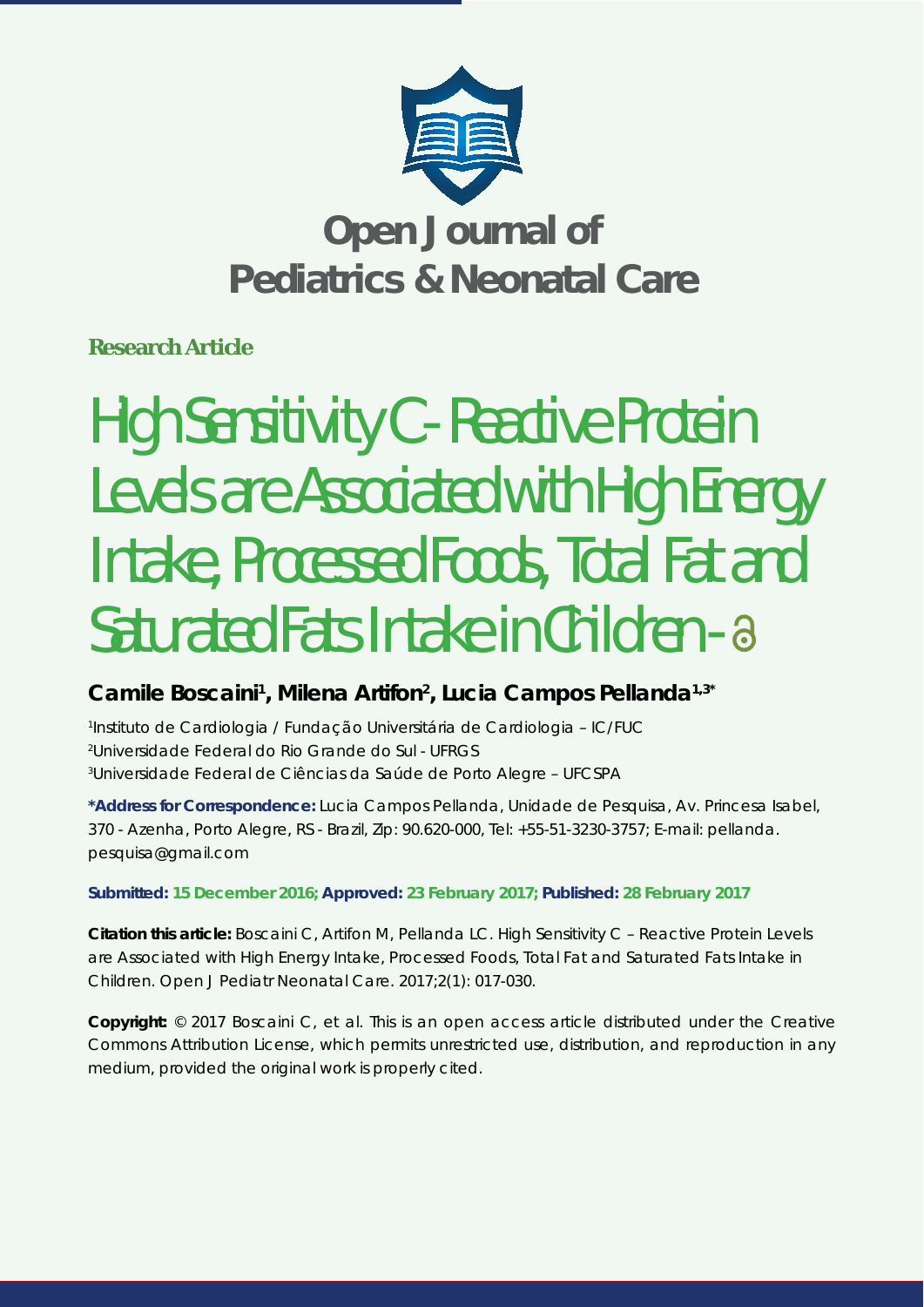## Suifes ture

#### **ABSTRACT**

Objective: Food habits may be associated with inflammation, but there is little information about processed and ultra-processed foods in children. Thus, our aim was to investigate the relationship between processed and ultra-processed foods, energy intake, total fat and saturated fats intake and high sensitivity C - reactive protein levels (hs - CRP) in children.

**Design:** A cross-sectional study with a population-based cluster sample.

**Setting: A southern Brazilian city.** 

**Subjects:** A total of 602 children aged 5-13 years were included. Food consumption was evaluated through food frequency questionnaire and two 24-h recall questionnaires. Nutritional status was assessed by body mass index, waist circumference, and skin folds. Blood samples were collected to measure hs - CRP, Total Cholesterol (TC) and fractions, triglycerides, insulin, and glucose.

**Results:** hs - CRP values above 0.1 mg/dl were observed in 16.9%. Processed foods, energy intake, fat intake and saturated fat intake were associated with elevated values of hs - CRP, (PR: 2.46 - 95%IC: 1.20 - 5.04). (PR: 1.09 - 95% IC: 1.03 - 1.15), (PR: 1.14 - 95% IC: 1.04 - 1.25), (PR: 1.19 - 95% IC: 1.04 - 1.37), respectively. Body mass index, waist circumference, skin folds, insulin and high-density lipoprotein were increased in school children with hs - CRP levels above 0.1 mg/dl (*p* < 0.001).

**Conclusions:** Body mass index, waist circumference, skin folds, insulin and high-density lipoprotein were associated with high sensitivity C - reactive protein levels.

**Keywords:** Child; C - reactive protein; Diet

#### **INTRODUCTION**

Recently, inflammation has been understood to be a key pathogenic mechanism in the initiation and progression of Cardiovascular Disease (CVD) [1] and great attention has been given to inflammatory markers for their ability to predict CVD risk [2]. Serum C - Reactive Protein (CRP) levels were a long-term predictor of risk of cardiovascular and non- cardiovascular mortality independent of known risk factors [3].

Relevant data assessing the relationship of diet on CRP levels in children are scarce [4]. A study demonstrated that both total fat intake and percentage of energy from fat were positively associated with CRP levels in children [5]. Another study [6] observed an inverse link between CRP and dietary intake of fruit, folate, and vitamin C (nutrients that are found in abundance in fruits and vegetables) among adolescents. Frequent consumption of "inflammatory" foods is positively related to CRP levels in children [7].

Epidemiological studies examining the dietary intake of children have shown increases in total energy consumption, inadequate intake of nutrients such as fiber, and excessive consumption of other nutrients such as lipids, saturated fatty acids and refined sugar [8-10], in addition to low consumption of fruits and vegetables [11]. Increased consumption of high energy density foods, such as snack food, sweets, and soft drinks have also been observed among children [12].

The perfect diet plan to reduce or prevent chronic low-grade inflammation is still unclear. Research is needed to examine the impact of different dietary components on inflammation in children. Thus, the aim of this study was to investigate the relationship between high-sensitivity C - reactive protein (hs - CRP) and energy intake, processed foods, total fat and saturated fats intake in school children.

#### **METHODS**

#### **Design and location of the study**

This population-based cross-sectional study was conducted in municipal and state public schools of Garibaldi, in the Rio Grande do Sul (RS). Garibaldi is located in the Northeast mountainous region – the Serra Gaúcha, 110 km distant from the capital city Porto Alegre. It has currently 30,165 inhabitants, and a total of 21 municipal and state elementary schools, with 1,464 students enrolled between 5 to 10 years old. Data was collected between 2011 and 2012 in a representative sample of the city´s schools.

#### **Population**

Considering the outcome of this study, the sample size was determined according to the study by Lazarou, et al. [7], which identified an inadequate eating pattern and hs - CRP values above  $0.10$  mg/ dl in 31.3% of children. The sample size was determined as 330 school children, considering a sampling error of 5% and 95% confidence level. The project was approved by the Research Ethics Committee of Institute of Cardiology of Rio Grande do Sul. Children using drugs that could interfere with the results of the study, with acute inflammatory processes or whose parents refused to sign an informed consent were not included in the study.

#### **Dietary data**

The data collection team included a nutritionist and trained Nutrition students. A Food Frequency Questionnaire (FFQ) for children over 5 years of age, prepared by the Food and Nutrition Surveillance System [13] and intended to identify food practices leading to obesity risk, was used for assessing eating habits. The mother or caregiver familiar with the routine eating schedule of the child answered the questions. The questionnaire assessed how often the child consumed foods or drinks related to a healthy diet (for example, daily consumption of beans, fruits, and vegetables) or to a poor diet (for example, frequent consumption of fried foods and sweets) in the last 7 days. All individuals responded to a 24 hourrecall (24 hr) and, in randomly selected children representing 50% of the sample, a second 24 hr was applied through telephone interviews.

A photographic model of homemade measurements, which allowed the respondent to determine which utensil(s) were usually used in daily life and portions consumed of certain foods [14], was used to facilitate the registration of the quantity of food eaten. In addition, a set of household utensils consisting of 14 items (5 spoons, 1 ladle, 1 skimmer, 3 dishes, 2 glasses, 2 cups) was shown to the school children or responsible/caregiver for the indication of measurements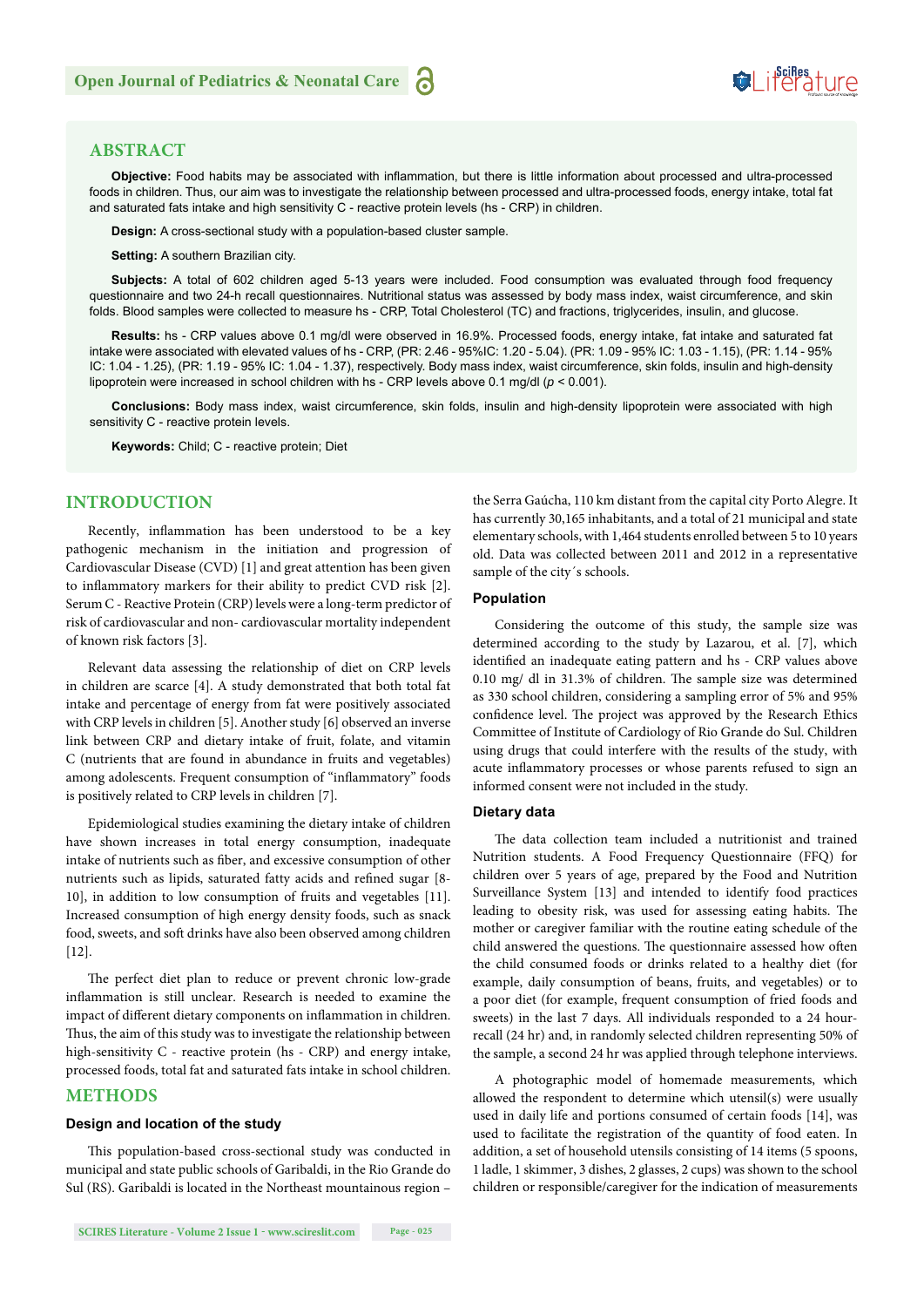#### **Open Journal of Pediatrics & Neonatal Care** 'n

used daily. School children were instructed to indicate as accurately as possible the quantities of food consumed, using the following terms: leveled, shallow or full, and small, medium or large units. These approaches minimize memory bias, standardize measures and diminish the errors of estimating portion. Energy and nutrients contents were calculated using the Diet twin software. All values of nutritional composition of foods mentioned in the food diaries were included in the original database software, with basis on the Brazilian Table of Food Composition – TACO [15], the Food Composition Table - IBGE [16] and, in the case of industrialized foods specified by brand, on the values given on the label.

The participants were trained to standardization in data collection and received a standardized form for the 24 hr. A manual with the standardization of homemade measures was prepared, to assist in the process of calculating the 24 hr.

#### **Anthropometric parameters**

The anthropometric measurements were repeated three times, non-consecutively, using the average of the values for analysis. The school child was barefoot and wearing light clothes (shorts for boys and shorts and t-shirts for girls). Weight and height were measured using, respectively, a digital scale (Techline<sup>\*</sup>) with a variation of 100 g and a stadiometer with the accuracy of 0.1 cm, set in a smooth wall without a footer and square. The school children stood in vertical position, with feet parallel and with the heels, shoulders, and buttocks touching the wall.

The Body Mass Index (BMI), determined as weight in kilograms divided by height in meters squared, was used to assess the nutritional status, based on the BMI-for-age standards determined by the World Health Organization (WHO) and values  $\geq +1$  was considered as overweight [17].

For measurement of the Waist Circumference (WC), the school children were placed in standing position, with the abdomen relaxed and with the arms along the body. The measuring tape was positioned around the natural waistline, in the narrower region between the thorax and the pelvis, at the midpoint between the last rib and the iliac crest, with a firm but not compressive force. The measurement was made at the time of expiration. The WC was classified according to the percentile distribution, suggested by the International Diabetes Federation (IDF) [18].

Body composition was assessed through the sum of the tricipital and subscapular skin folds.

#### **Daily hours of TV/video game/computer**

The mean number of hours spent by the school child watching Television (TV), playing video games and/or computer in the previous week was used as a marker of physical activity. This activity was dichotomized based on international recommendations [19] into < 2 hours per day (hrs/ day) or > 2 hrs/ day.

#### **High sensitivity C - reactive protein measurements**

Blood samples were collected between 8 am and 11.30 am, following an overnight fast. To control for plasma volume shifts, venous blood was sampled after the participants had assumed a seated position for at least 30 minutes. Blood samples were obtained from an antecubital vein and collected in an Ethylene Diamine Tetra-acetic Acid (EDTA) vacutainer tube. Serum was isolated by centrifugation at 3500 rpm for 10 minutes. Samples were aliquoted and frozen at 270uC within two hours of collection. The analysis was undertaken within five months of collection. Hs-CRP concentration was measured using a latex-enhanced immunoturbidity - metric assay. The lower detection limit reported for the assay was 0.01 mg/ dl. The laboratory analytical variance for the measurement of hs-CRP was 5.5%.

The cut-off for hs - CRP was 0.1 mg/ dL, which was the lowest cutoff value which has been proposed to be associated with an elevated risk for cardiovascular disease due to chronic low-grade inflammation in children [2].

#### **Statistical analysis**

Generalized Linear Models analysis, using Poisson logistic was used to test the association between dietary practices with the likelihood of having hs-CRP levels > 0.1 mg/ dL, adjusting for potential confounders of BMI, gender, age, insulin and High Density Lipoprotein (HDL-cholesterol), after checking collinearity between anthropometric variables, using the Variance Inflation Factor (VIF). The best-adjusted model between all using anthropometric variables was verified by the Akaike's information criteria. All reported p-values are based on two-sided tests, and a significance level was set to 0.05. SPSS 21.0 software (Statistical Package for Social Sciences, Chicago, IL, USA) was used for all statistical calculations.

#### **RESULTS**

A total of 612 school children were evaluated. Among them, 602 presented complete data considered in this study, 599 presented complete information concerning the food frequency questionnaire, and 576 completed the 24 hR recall. Among school children assessed, 51.5% were male. Mean age was 8.6 years  $(\pm 1.46)$ . The level of hs -CRP was higher than 0.1 mg/dl in 16.9% of the participants ( $n = 102$ ).

The anthropometric markers assessed, BMI, WC, and skin folds, were statistically increased in children with hs-CRP above 0.1 mg/ dl (*p* < 0.001). Inverse behavior was observed for HDL-cholesterol levels ( $p < 0.001$ ). No statistically significant differences were observed for the other biochemical parameters evaluated (Table 1).

Hs-CRP levels above 0.1 mg/ dl were more frequent among girls (PR: 1.71 - 95% CI: 1.18 - 2.47). Increased values of hs-CRP were around three-fold more probable among overweight children (PR: 2.96 - 95% CI: 2.05-4.28), over four times higher among school children with WC above the 90th percentile (PR: 4.27 - 95% CI: 2.42 - 7.54) (Table 2).

The food frequency analysis after control of confounding variables showed that school children consuming processed foods were around 2.5 more likely to have increased levels of hs - CRP (PR: 2.46 - 95% IC: 1.20 - 5.04) (Table 2).

The total energy intake was higher in school children with high hs - CRP, and each 300 calories more per day in food added up 9% to the likelihood of the occurrence of the outcome under study (PR: 1.09 - 95% IC: 1.03-1.15). Analysis of the role of diet macronutrients showed that an increase of 20 g/day of fat in the diet increases in 14% the likelihood for the elevation of the hs - CRP (PR: 1.14 - 95% IC: 1.04 - 1.25). The evaluation of the type of fat showed that a daily increased of 10 g of saturated fat results in a 19% increase in the likelihood of high hs - CRP levels (PR: 1.19 - 95% IC: 1.04 - 1.37). No significant relationships were observed among the outcome under study and the other macronutrients, others types of fat, dietary cholesterol and dietary fiber (Table 3).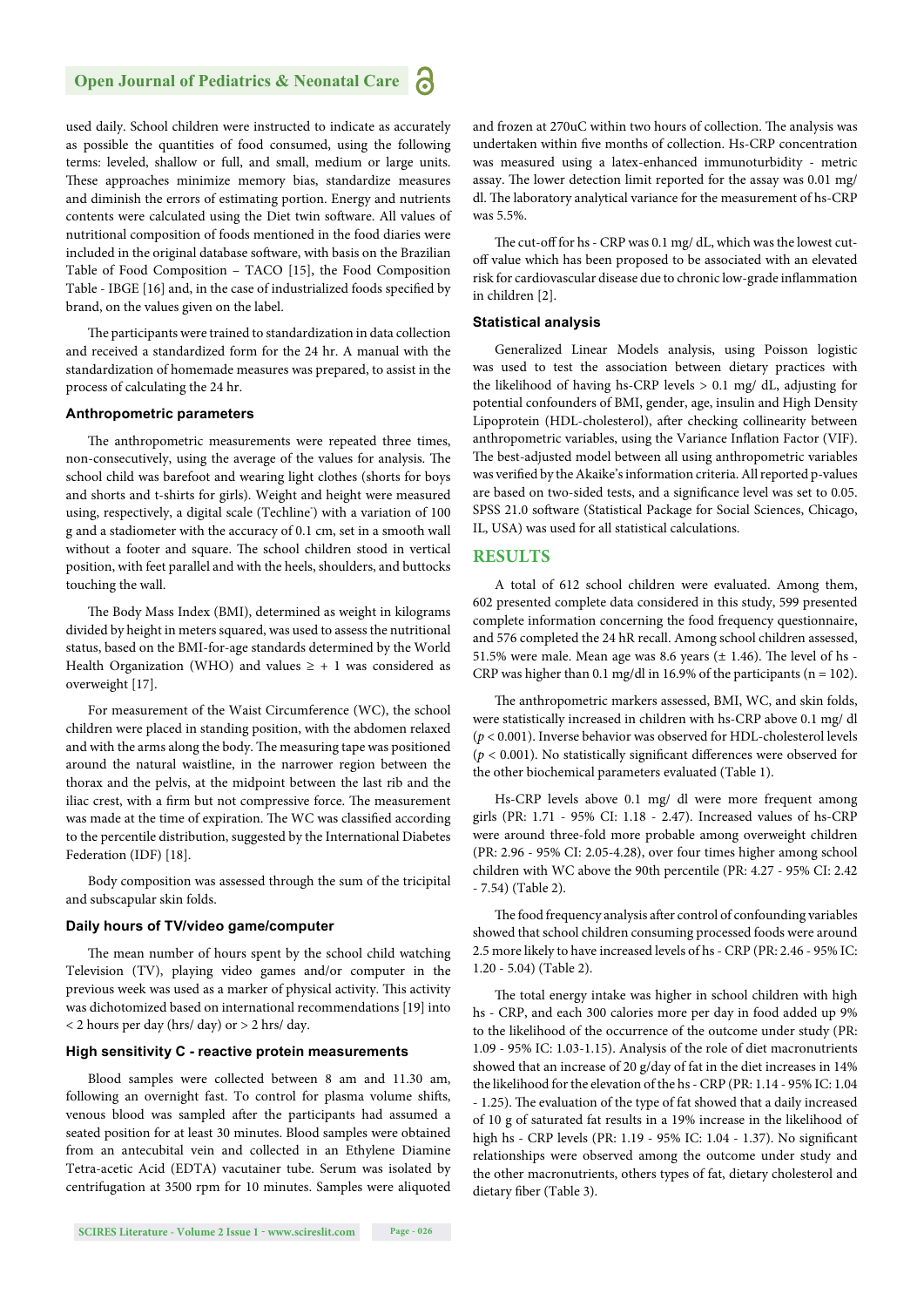#### **Open Journal of Pediatrics & Neonatal Care** 6

| children, RS, Brazil ( $n = 602$ ), 2014.                                                                  |                   |                 |       |                         |       |                         |                      |  |
|------------------------------------------------------------------------------------------------------------|-------------------|-----------------|-------|-------------------------|-------|-------------------------|----------------------|--|
|                                                                                                            |                   | <b>Total</b>    |       | $hs - CRP < 0.10$ mg/dl |       | hs - $CRP > 0.10$ mg/dl |                      |  |
|                                                                                                            | n                 | $\frac{0}{0}$   | n     | $\%$                    | n     | %                       |                      |  |
| <b>Gender</b>                                                                                              |                   |                 |       |                         |       |                         |                      |  |
| Male                                                                                                       |                   | 48.5            | 271   | 87.4                    | 39    | 12.6                    |                      |  |
| Female                                                                                                     | 297               |                 |       |                         |       |                         |                      |  |
| Age                                                                                                        |                   |                 |       |                         |       |                         |                      |  |
| 5-9 years                                                                                                  |                   | 51.5            | 229   | 78.4                    | 63    | 21.6                    | 0.003                |  |
| $10-13$ years                                                                                              | 315               |                 |       |                         |       |                         |                      |  |
| BMI ( $kg/m2$ )                                                                                            |                   |                 |       |                         |       |                         |                      |  |
| $= +1$ SD                                                                                                  | 385               | 62.9            | 341   | 90.2                    | 37    | 9.8                     | < 0.001              |  |
| $> + 1$ SD                                                                                                 | 227               | 37.1            | 159   | 71.0                    | 65    | 29.0                    |                      |  |
| <b>WC</b>                                                                                                  |                   |                 |       |                         |       |                         |                      |  |
| $= P.90$                                                                                                   | 545               | 89.8            | 461   | 85.7                    | 77    | 14.3                    | < 0.001              |  |
| $>$ P 90                                                                                                   | 62                | 10.2            | 35    | 58.3                    | 25    | 41.7                    |                      |  |
| TV/videogame/                                                                                              |                   |                 |       |                         |       |                         |                      |  |
| computer hours/day                                                                                         |                   |                 |       |                         |       |                         |                      |  |
| < 2 hours/day                                                                                              | 76                | 12.4            | 61    | 81.3                    | 14    | 18.7                    | 0.64                 |  |
| $>$ = 2 hours/day                                                                                          | 529               | 86.4            | 435   | 83.5                    | 86    | 16.5                    |                      |  |
|                                                                                                            | mean              | SD              | mean  | SD                      | mean  | SD                      |                      |  |
| Age (years)                                                                                                | 8.6               | 1.4             | 8.6   | 1.4                     | 8.6   | 1.4                     | 0.66                 |  |
| Skin folds (mm) <sup>a</sup>                                                                               | 16.0 <sup>b</sup> | $12.0 - 24.1$ ° | 18.5  | 9.6                     | 28.0  | 16.7                    | < 0.001 <sup>d</sup> |  |
| Total Cholesterol (mg/dl)                                                                                  | 166.2             | 26.9            | 165.8 | 26.7                    | 168.0 | 26.7                    | 0.44                 |  |
| LDL - Cholesterol (mg/dl)                                                                                  | 96.6              | 24.4            | 95.9  | 24.3                    | 99.8  | 24.5                    | 0.15                 |  |
| HDL - Cholesterol (mg/dl)                                                                                  | 50.1              | 10.5            | 50.6  | 10.5                    | 47.6  | 10.2                    | < 0.001              |  |
| Tryglicerides (mg/dl) <sup>a</sup>                                                                         | 90.0              | 78.0 - 108.0    | 97.1  | 31.8                    | 102.4 | 38.8                    | 0.14 <sup>d</sup>    |  |
| Glucose (mg/dl)                                                                                            | 82.9              | 7.7             | 83.0  | 7.2                     | 82.4  | 9.7                     | 0.44                 |  |
| Insulin (µ UI/dl) <sup>a</sup>                                                                             | 4.9               | $3.2 - 7.1$     | 5.6   | 4.5                     | 7.8   | 9.8                     | 0.04 <sup>d</sup>    |  |
| aNon-parametric; bMedian; pP25 - P75 - percentile 25 and 75; dNon-parametric test - Mann - Whitney U Test. |                   |                 |       |                         |       |                         |                      |  |

 **Table 1**: Association between gender, anthropometric, biochemical markers, TV/videogame/computer hours/day and high sensitivity C - reactive protein in school children, RS, Brazil (n = 602), 2014.

hs - CRP: high sensitivity C - reactive protein; SD: standard deviation; BMI: Body Mass Index; WC: Waist Circumference; P 90: percentile 90; HDL: High Density Lipoprotein; LDL: Low Density Lipoprotein

Table 2: Association between specific foods (measured by Food Frequency Questionnaire) and high sensitivity C - reactive protein in school children, RS, Brazil (n  $= 602$ ), 2014.

|                                                                                                                |           | hs - $CRP > 0.10$ mg/dl |                         | hs - $CRP > 0.10$ mg/dl |  |  |
|----------------------------------------------------------------------------------------------------------------|-----------|-------------------------|-------------------------|-------------------------|--|--|
|                                                                                                                |           |                         | Adjusted                |                         |  |  |
| <b>Food Frequency Questionnaire</b>                                                                            | n (%)     | PR (95% IC)             | PR (95% IC)             | p value                 |  |  |
| <b>Processed foods</b>                                                                                         |           |                         |                         |                         |  |  |
| Yes                                                                                                            | 7(6.9)    | 1                       | $\mathbf 1$             |                         |  |  |
| No                                                                                                             | 95(19.1)  | 2.76<br>$(1.32 - 5.76)$ | 2.46<br>$(1.20 - 5.04)$ | 0.013                   |  |  |
| Raw salad                                                                                                      |           |                         |                         |                         |  |  |
| Intake                                                                                                         | 79 (18.1) | 1                       | ------                  | 0.24                    |  |  |
| Not intake                                                                                                     | 23(14.1)  | 0.77<br>$(0.50 - 1.19)$ | ------                  |                         |  |  |
| Fresh fruit or fruit salad                                                                                     |           |                         |                         |                         |  |  |
| Intake                                                                                                         | 96(17.1)  | 1                       | ------                  |                         |  |  |
| Not intake                                                                                                     | 6(15.4)   | 0.89<br>$(0.42 - 1.91)$ | ------                  | 0.77                    |  |  |
| <b>Beans</b>                                                                                                   |           |                         |                         |                         |  |  |
| Intake                                                                                                         | 87 (18.2) | 1                       | ------                  |                         |  |  |
| Not intake                                                                                                     | 15(12.5)  | 0.68<br>$(0.41 - 0.14)$ |                         | 0.14                    |  |  |
| Fries, French fries and savory packet                                                                          |           |                         |                         |                         |  |  |
| Not intake                                                                                                     | 17 (14.9) | 1                       | -----                   | 0.50                    |  |  |
| Intake                                                                                                         | 85 (17.5) | 0.85<br>$(0.52 - 1.37)$ | ------                  |                         |  |  |
| Soda                                                                                                           |           |                         |                         |                         |  |  |
| Intake                                                                                                         | 13(22.8)  | 1                       | ------                  |                         |  |  |
| Not intake<br>he - CRP: High Sensitivity C - Reactive Protein: PR: Prevalence Ratio: CI: Confidential Interval | 89 (16.4) | 1.38<br>$(0.83 - 2.32)$ |                         | 0.22                    |  |  |

hs - CRP: High Sensitivity C - Reactive Protein; PR: Prevalence Ratio; CI: Confidential Interval. Poisson regression: adjusted for BMI, HDL - cholesterol, insulin, gender and age.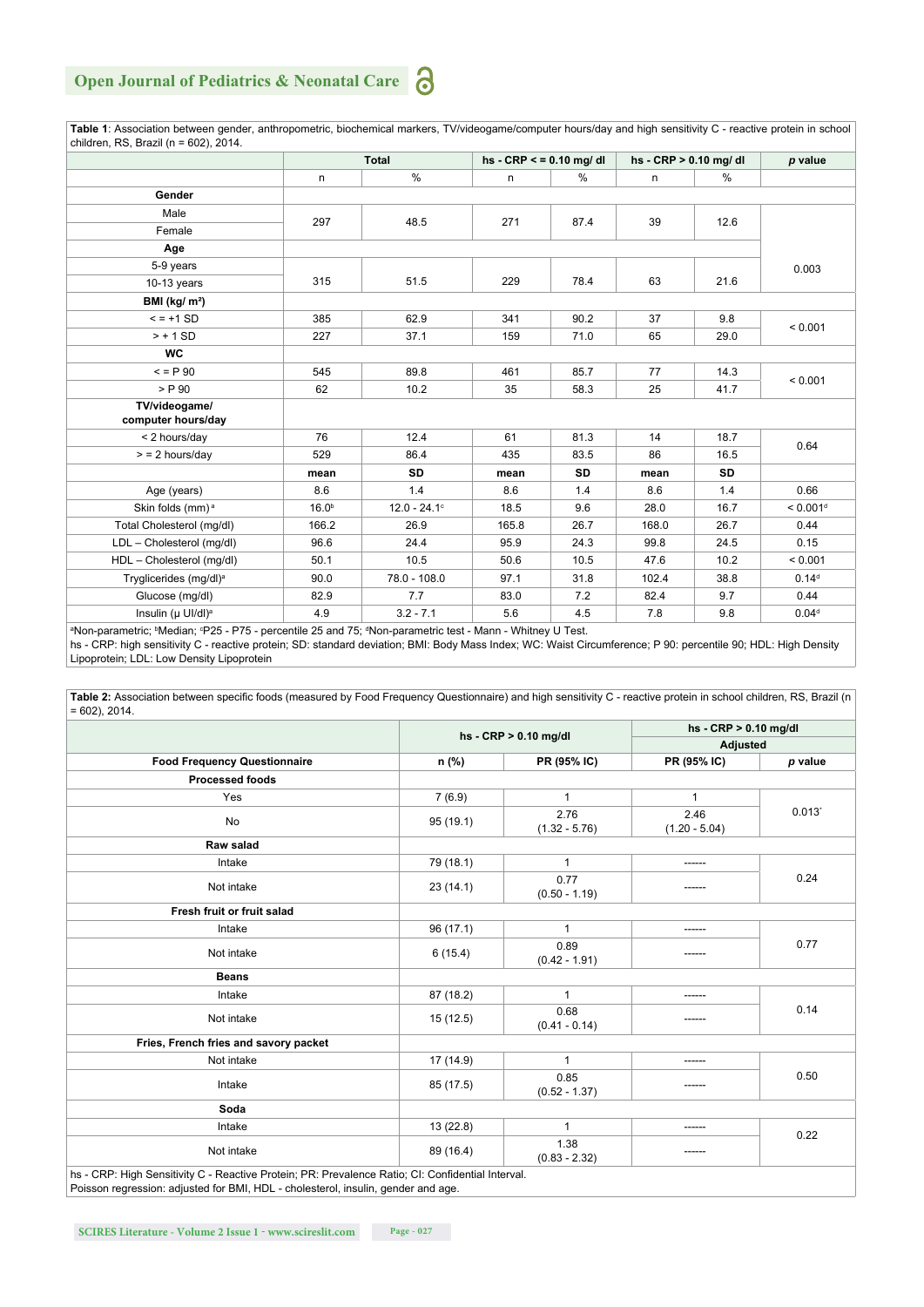### **Open Journal of Pediatrics & Neonatal Care**

| Table 3: Association between, energy intake, diet macronutrients, total fiber and high sensitivity C - reactive protein in school children, RS, Brazil (n = 602), 2014.                                                                                                               |           |                            |                          |                         |                              |                        |                                |
|---------------------------------------------------------------------------------------------------------------------------------------------------------------------------------------------------------------------------------------------------------------------------------------|-----------|----------------------------|--------------------------|-------------------------|------------------------------|------------------------|--------------------------------|
|                                                                                                                                                                                                                                                                                       |           | hs - $CRP \leq 0.10$ mg/dl |                          | hs - $CRP > 0.10$ mg/dl |                              | <b>PR</b><br>IC (95%)  | <b>PR</b> adjusted<br>IC (95%) |
|                                                                                                                                                                                                                                                                                       | <b>MD</b> | $P25 - 75$                 | <b>MD</b>                | $P25 - 75$              |                              |                        |                                |
| Energy intake (EI)                                                                                                                                                                                                                                                                    | 1865.3    | 1489.4 - 2287.3            | 1962.9                   | 1638.3 - 2501.6         | 0.01<br>$0.02^{\circ}$       | 1.1<br>$(1.01 - 1.17)$ | 1.09<br>$(1.03 - 1.15)$        |
| Breakfast (EI)                                                                                                                                                                                                                                                                        | 241.86    | 153.8 - 361.2              | 256.8                    | 156.5 - 372.6           | 0.68                         | 1.0<br>$(0.99 - 1.00)$ |                                |
| Morning snack (EI)                                                                                                                                                                                                                                                                    | 169.01    | 74.7 - 284.2               | 149.3                    | 83.9 - 309.7            | 0.17                         | 1.0<br>$(1.00 - 1.00)$ |                                |
| Lunch(EI)                                                                                                                                                                                                                                                                             | 533.13    | $363.1 - 746.3$            | 536.9                    | 410.6 - 780.2           | 0.07                         | 1.0<br>$(1.00 - 1.00)$ |                                |
| Afternoon snack (EI)                                                                                                                                                                                                                                                                  | 540.8     | 377.0 - 729.9              | 533.2                    | $374.5 - 850.1$         | 0.72                         | 1.0<br>$(0.99 - 1.00)$ |                                |
| Dinner (EI)                                                                                                                                                                                                                                                                           | 379.9     | 243.6 - 548.7              | 400.4                    | 292.1 - 586.3           | 0.17                         | 1.0<br>$(1.00 - 1.00)$ |                                |
| Night snack (EI)                                                                                                                                                                                                                                                                      | 199.7     | $108.1 - 375.6$            | 243.0                    | 136.9 - 487.1           | 0.33                         | 1.0<br>$(1.00 - 1.00)$ |                                |
| <b>Macronutrients</b>                                                                                                                                                                                                                                                                 |           |                            |                          |                         |                              |                        |                                |
| Protein (g/day)                                                                                                                                                                                                                                                                       | 65.4      | 49.7 - 89.8                | 71.9                     | $56.5 - 91.3$           | 0.19                         | 1.0<br>$(0.99 - 1.00)$ |                                |
| Carbohydrate (g/day)                                                                                                                                                                                                                                                                  | 252.6     | 201.6 - 326.4              | 275.1                    | 208.1 - 352.9           | 0.12                         | 1.0<br>$(1.00 - 1.00)$ |                                |
| Fat (g/day)                                                                                                                                                                                                                                                                           | 58.4      | $40.9 - 74.7$              | 60.1                     | $46.9 - 83.7$           | 0.008<br>0.005               | 1.2<br>$(1.03 - 1.28)$ | 1.14<br>$(1.04 - 1.25)$        |
|                                                                                                                                                                                                                                                                                       |           |                            | Other dietary components |                         |                              |                        |                                |
| Saturated Fat (g/day)                                                                                                                                                                                                                                                                 | 17.05     | $12.3 - 23.9$              | 18.7                     | $12.8 - 26.1$           | 0.01<br>$0.009$ <sup>*</sup> | 1.2<br>$(1.04 - 1.38)$ | 1.19<br>$(1.04 - 1.37)$        |
| Cholesterol (mg/day)                                                                                                                                                                                                                                                                  | 177.2     | 118.9 - 271.6              | 180.7                    | 127.0 - 289.5           | 0.19                         | 1.0<br>$(1.00 - 1.00)$ |                                |
| Total Fiber (g/day)                                                                                                                                                                                                                                                                   | 11.5      | $7.6 - 16.3$               | 11.5                     | $8.8 - 17.1$            | 0.93                         | $0.9(0.98 - 1.01)$     |                                |
| El: Energy Intake; MD: Median; P25-75: Percentile 25 and 75; hs - CRP: High Sensitivity C - Reactive Protein; PR: Prevalence Ratio; CI: Confidential Interval.<br>p Value from Poisson regression; "Poisson regression adjusted for: BMI, HDL - cholesterol, insulin, gender and age. |           |                            |                          |                         |                              |                        |                                |

#### **DISCUSSION**

The mains findings of this paper are that processed foods, high energy intake, total fat and saturated fat intake are linked to hs - CRP concentrations in a sample of school children from Brazil. Furthermore, it was found that overall and central obesity contributes to the increased hs-CRP levels. This is the first study among Brazilian school children aged up to 5 years, to examine the relationship between obesity and diet to hs - CRP levels. Although causality cannot be inferred from a cross-sectional study, the current data are consistent with the existing literature in population studies among children of other ethnicities regarding the obesity and dietinflammation hypothesis.

A number of diseases, particularly chronic diseases of later life, are thought to be connected to chronic-low grade inflammation. Recently described diets are characterized by the removal of large groups of food or nutrients, such as wheat, corn, soy, milk, eggs, meat, and certain vegetables. These foods are considered pro-inflammatory, and are associated with increased inflammation, obesity and chronic diseases such as diabetes and hypertension. Their removal or at least the decrease in consumption of these may be beneficial in the recovery process of the inflammatory state [20]. The results of the present study showed a statistically significant association between hs - CRP and dietary intake. The consumption of processed foods was significantly associated with higher values of hs - CRP. A significant relationship was also observed between increased likelihood of inflammation and higher energy intake, so that an increase of 300 calories/ day in diet resulted in a 9% increase in inflammation likelihood. A 14% increase in this risk was related to each extra 20 g of total fat ingested daily, and the likelihood almost doubled (19%) when the intake of saturated fat increased in 10 g/ day. This relationship was observed even after statistical adjustment for confounding variables, such as BMI, HDLcholesterol, insulin, age and gender.

Both the type and amount of dietary fat can impact plasma and tissue fatty acid composition and modify inflammation [21].

Poor diet is often cited as the cause of the obesity epidemic. Americans and their children are eating away from home more, eating fewer meals and having more snacks, and substituting sweets, pizzas, and snack foods for balanced meals [22]. Consumption of these "empty calorie" foods displaces healthier nutrient-dense options such as fruits, vegetables, whole grains, and calcium-rich foods. Schoolaged children exceed fat and saturated fat recommendations, and only 17% meet fruit intake recommendations [23]. In Brazil, a study showed only 30.2% of adolescents eats fruits five times a week or more, and that 21.3% of the studied population does not eat fruits even once a week. For fruits and vegetables, frequencies were 34.8% and 19.7%, respectively [24]. Around 69.9% of Brazilian school children were shown to consume beans, which have a beneficial effect on health [25], five or more times a week, while 6.6% of these populations do not consume beans even once a week [24].

No statistically significant differences were observed between the consumption of beans, fruits, vegetables or legumes and hs - CRP. In a study with children over 13 years of age, Lazarou, et al. [7] found no statistically significant association between quality of diet and inflammation, but observed a strong association between overall and central obesity and higher concentrations of hs - CRP. Weight reduction after successful lifestyle intervention, combined hypocaloric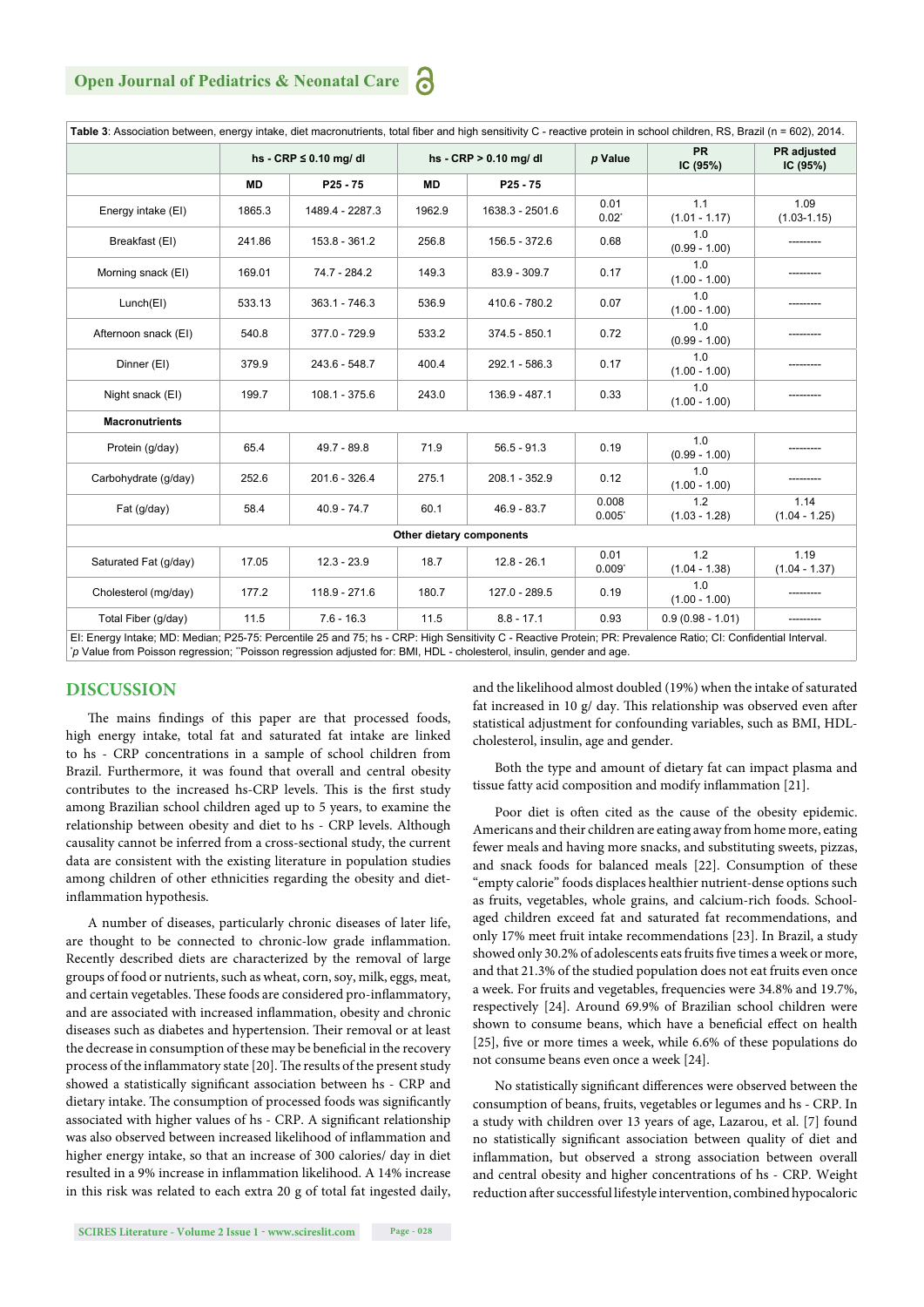#### **Open Journal of Pediatrics & Neonatal Care** a

diet, and moderate physical activity, results in improvements of blood inflammatory markers in obese children and adolescents [26]. Effects of lifestyle modification with high-fiber, low-fat diet in a 2-week residential program showed significant reductions in all serum lipids (except HDL cholesterol) and CRP [27].

In children, physical fitness is negatively associated with metabolic risk factors and inflammatory markers such as CRP. Adiposity is positively related to serum CRP in prepubescent children, independent of the effects of fitness or physical activity. Physical activity is inversely associated with CRP levels and habitual physical activity and adiposity as focal points for the design of interventions attempting to reduce chronic systemic inflammation in children [28]. The level of physical activity was not measured in the present study, but the number of daily hours that the children remained in front of the TV, video game and/or computer was used as a marker to assess sedentarily. No association was observed between this variable and the outcome results, but there is a large body of evidence from all study designs, which suggests that decreasing any type of sedentary time is associated with lower health risk in youth aged 5-17 years. In particular, the evidence suggests that daily TV viewing in excess of 2 hours/ day is associated with reduced physical and psychosocial health, and that lowering sedentary time leads to reductions in BMI [29].

The role of chronic low-grade inflammation as a possible link between obesity and its metabolic and cardiovascular sequelae has been convincingly showed during the last years [30]. This study shows that BMI, WC and skin folds have significantly increased markers of inflammatory status. These results suggest that the association between excess adiposity during childhood and adolescence and increased inflammation and impaired endothelial function may promote the activation of mechanisms linked to the initiation of the atherosclerotic process.

Our data showed a strong association between skin folds and hs - CRP in school children. This correlation was similar to other studies where plasma hs - CRP levels were positively associated with adiposity [31-33].

Higher hs - CRP values are associated with cardiovascular risk factors, like lower HDL-cholesterol levels in this population of school children. The previous study already suggested that high CRP levels in children are associated with cardiovascular risk factors including HDL - cholesterol [34,35-39]. The finding is of interest because the low-grade inflammation has been found to predict the development of CVD [40] and it is generally accepted that traditional CVD risk factors such as obesity and hypercholesterolemia and have pediatric origins [34].

The new food guide for the Brazilian population highlighted the daily exposure to various strategies that are used by food industries to disseminate their products. It stands out that more than two-thirds of food commercials aired on television refer to ultra-processed products [41]. The guide proposes actions to promote an adequate and healthy diet, seeking to reverse the trend of increasing obesity and other chronic diseases related to food [42].

The Pan American Health Organization (PAHO) published Nutrient Profile Model PAHO with new definitions for the classification of processed and ultra-processed food, according to regional criteria for acceptable amounts of critical nutrients such as salt, sugar, and Tran's fats in the form of a nutrient profile model. Thus, countries can determine what kind of food can be sold or served

in schools. Among the recommended measures, is the restriction on child advertising of unhealthy foods? The initiative reflects on the alarming prevalence of obesity in the Americas - the largest in the world [33].

Our study was limited by its cross-sectional nature. The causality of the associations could not be ascertained because of the cross-sectional study design. However, the results suggest that the development of obesity in school children may already be associated with modifications of the metabolic pathways important for the growth, development, and regulation of the cardiovascular system.

Dietary macronutrient intakes were examined with blood levels and hs - CRP, instead of food groups, which could better assess dietary quality. However, previous studies support analyses of dietary macronutrient intakes with blood lipid levels [43]. Moreover, dietary assessment is particularly challenging in children, due to challenges of memory, estimation in portion sizes, and misreporting [44]. All selfreported dietary assessment methods (eg: 24 hour - recalls and FFQs) tend to underreport energy and nutrient intake [45]. In our study, the FFQ was chosen because of its use in other similar populations, ease of implementation in a school-based setting, and relatively low cost. Inaccurately reported intake has important implications in studies that deal with assessing the role of diet in childhood obesity and related health risk factors.

In summary, BMI, WC, skin folds, insulin and high-density lipoprotein was associated with hs - CRP, which may predispose to an increased risk of atherosclerotic damage later in life. It is suggested that processed foods have inflammatory action, as well as inducing an increase in the energy intake, total fat, and saturated fat. Further studies are required to assess the direction of the association and to clarify the mechanistic connections among excess adiposity, food consumption, and inflammation, and whether these biomarkers could have a clinically significant role in the prediction of cardiovascular risk later in life.

#### **REFERENCES**

- 1. Libby P, Ridker PM, Hansson GK; Leducq Transatlantic Network on Atherothrombosis. Inflammation in atherosclerosis: from pathophysiology to practice. J Am Coll Cardiol. 2009; 54: 2129-2138. https://goo.gl/nXkfks
- 2. Pearson TA, Mensah GA, Alexander RW, Anderson JL, Cannon RO 3rd, Criqui M, et al. Markers of inflammation and cardiovascular disease: application to clinical and public health practice: A statement for healthcare professionals from the Centers for Disease Control and Prevention and the American Heart Association. Circulation. 2003; 107: 499-511. https://goo.gl/lNJNlY
- 3. *Ahmadi-Abhari S, Luben RN, Wareham NJ, Khaw KT. Seventeen year risk of all-cause and cause-specifi c mortality associated with C-reactive protein,*  fibrinogen and leukocyte count in men and women: the EPIC-Norfolk study. *Eur J Epidemiol. 2013; 28: 541-550.* https://goo.gl/2E1Pm0
- 4. Wärnberg J, Nova E, Romeo J, Moreno LA, Sjöström M, Marcos A. Lifestyle – related determinants of inflammation in adolescence. Br J Nutr. 2007; 98: S116-S120. https://goo.gl/oWY70y
- 5. Aeberli I, Molinari L, Spinas G, Lehmann R, l'Allemand D, Zimmermann MB. Dietary intakes of fat and antioxidant vitamins are predictors of subclinical inflammation in overweight Swiss children. Am J Clin Nutr. 2006; 84: 748-755. https://goo.gl/8s5uiS
- 6. Holt EM, Steffen LM, Moran A, Basu S, Steinberger J, Ross JA, et al. Fruit and vegetable consumption and its relation to markers of inflammation and oxidative stress in adolescents. J Am Diet Assoc. 2009; 109: 414-421. https://goo.gl/BFWJa2
- 7. Lazarou C, Panagiotakos DB, Chrysohoou C, Andronikou C, Matalas AL. C-reactive protein levels are associated with adiposity and a high